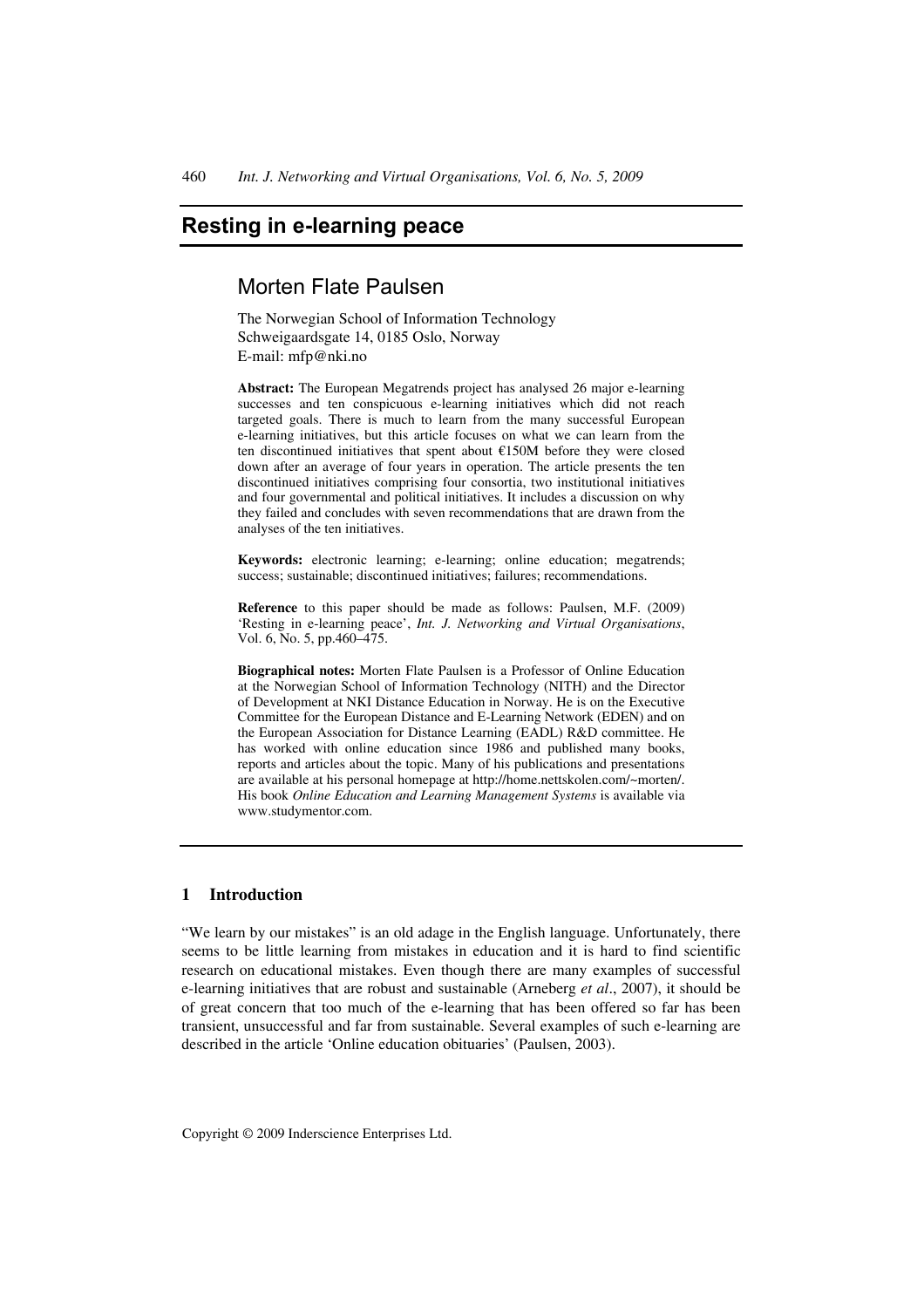This article is based on the European Leonardo da Vinci project 'Megatrends in e-learning provision'.<sup>1</sup> The objective of the project was to identify and analyse the megaproviders of e-learning in the European Union which have achieved robustness, sustainability and critical mass. In addition, the project should identify and study conspicuous e-learning initiatives which did not reach targeted goals. The project was carried out from 2005 to 2007 and headed by NKI Distance Education in Norway. The six other project partners were the European Distance and E-Learning Network, Distance Education International in Ireland, The Open University of Catalonia in Spain, the Estonian Information Technology Foundation in Estonia, the Norwegian Opening Universities in Norway and the Budapest University of Technology and Economics in Hungary. The project analysed 26 major successes (Paulsen, 2007) and ten discontinued e-learning initiatives (Keegan *et al*., 2007). All analyses were based on a 26-question interview guide<sup>2</sup> focusing on institutional factors related to historical context, technical issues, courses, management and economy. The researchers experienced that it is much easier to find information about successful e-learning initiatives that are robust and sustainable than it is to find information about failures in Europe.

This study, which focuses on what we can learn from the discontinued initiatives, has its risks. Learning from mistakes and failures does not seem to be a characteristic of educational research. Educational research seems rarely to focus on failure or on the lessons that can be learnt from failure. Data was difficult to collect. Some key individuals refused to be interviewed; others would not be referred to. Important documentation was not made available. Websites were quietly closed down, but some of the content was still available via the Internet Archive.<sup>3</sup> Nevertheless, the identification of the characteristics and trends of e-learning initiatives that failed to reach targeted goals could be vital for the progress and development of the e-learning field.

The ten analysed discontinued initiatives are listed in Table 1. It shows that the ten initiatives spent a disturbing amount equivalent to  $E150M$  of primarily public money. As taxpayers, we should be concerned about how public educational initiatives have wasted money on dubious initiatives and how hard it could be to reveal details about them.

The Megatrends researchers are the first to admit that the selection of case studies by no means intends to be representative of the situation in Europe. However, each of the case studies includes ample opportunities for learning that other initiatives can benefit from.

The table shows that the analysed institutions represent only Hungary, Norway, the UK and the USA. It would be relatively easy to include more cases from the USA, but the focus of the research is on European experiences and it was hard to find substantial information related to more discontinued initiatives in Europe.

One could wonder why Norway and the UK are so heavily represented among the European cases, but the researchers have no reason to believe that these countries are more prone to launch dubious initiatives than other European countries. It is more likely that these countries were early adopters of online education and that the researchers are more familiar with the situation in these countries than in other countries. In addition, Norway has four and the UK has six of the 26 successful e-learning initiatives that have been analysed in the Megatrends project (Paulsen, 2007). One may also acknowledge that there may be more willingness to share information about discontinued initiatives in these countries than in other countries.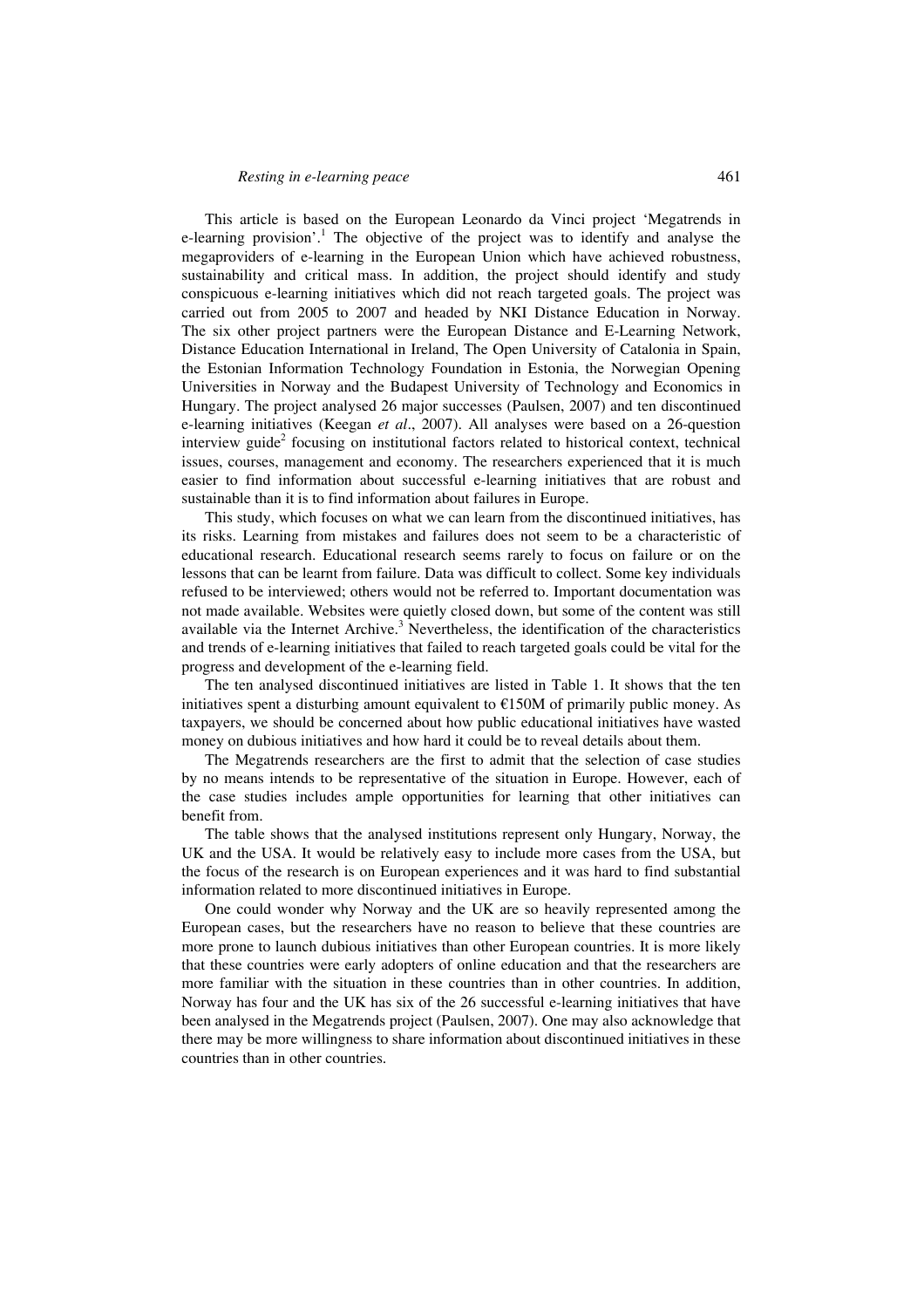| Institution and relevant<br>web address                | Country    | operation<br>Years in | Number of years<br>in operation | Total amount<br>spent | Educational<br>level | initiative<br>Type of |
|--------------------------------------------------------|------------|-----------------------|---------------------------------|-----------------------|----------------------|-----------------------|
| www.archive.org<br>UK e-University                     | UK         | 2000-2004             | 4                               | <b>M0S3</b>           | University           | Political             |
| United States Open University<br>www.archive.org       | USA and UK | 1998-2002             | 4                               | USD <sub>27M</sub>    | University           | Institutional         |
| Alliance for Lifelong Learning<br>www.allearn.org      | USA and UK | 2000-2006             | ৩                               | USD <sub>12M</sub>    | education<br>Further | Consortium            |
| www.archive.org<br><b>NKN</b>                          | Norway     | 2000-2002             | $\mathbf 2$                     | €7-14M                | All levels           | Political             |
| IT Fornebu Knowation<br>www.archive.org                | Norway     | 1998-2001             | 3                               | €9M                   | education<br>Further | Political             |
| Scottish Knowledge<br>www.archive.org                  | UК         | 1997-2002             | 5                               | £5.75M                | University           | Consortium            |
| California Virtual University<br>www.california.edu    | <b>USA</b> | 1997-1999             | $\mathbf 2$                     | <b>N9 GSD</b>         | education<br>Further | Consortium            |
| University www.archive.org<br>The Scottish Interactive | UK         | 2002–2007             | 5                               | £2.3M                 | University           | Political             |
| www.bedriftsuniversitetet.no<br>Bedriftsuniversitetet  | Norway     | 2000-2003             | ξ                               | E2M                   | education<br>Further | Consortium            |
| www.freeweb.org<br>SWI                                 | Hungary    | 1999-2005             | ७                               | Unknown               | All levels           | Institutional         |

Table 1 The ten discontinued initiatives sorted by money spent (see online version for colours)

## 462 *M.F. Paulsen*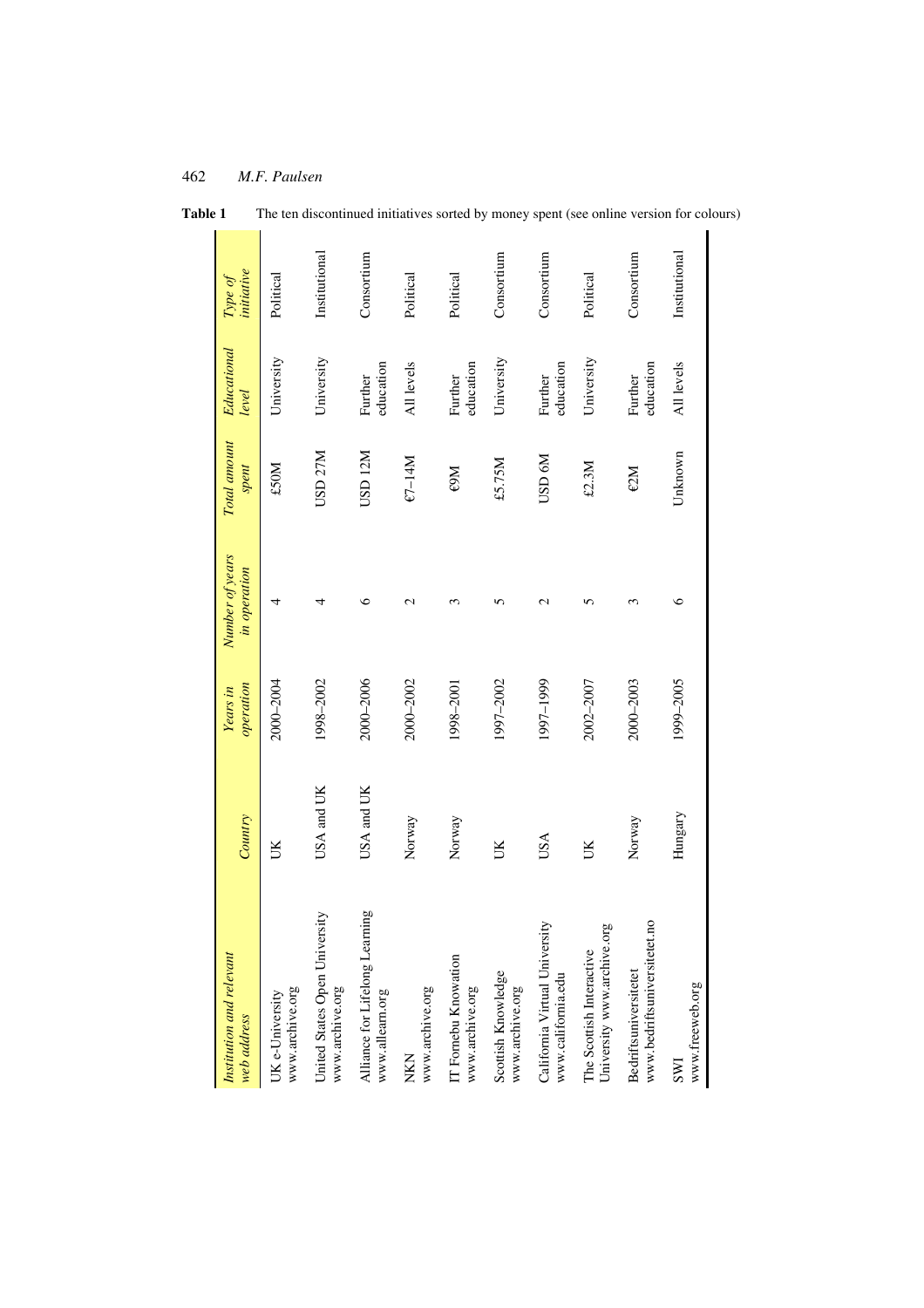Table 1 also shows that the analysed initiatives were in operation for four years on average, with a range from two to six years. Many of the initiatives claimed that the dot-com hype helped initiate the projects and that the subsequent dot-com demise was an important reason for discontinuation. This is probably a correct observation, but the Megatrends project has also identified a number of successful initiatives that succeeded in establishing robust and sustainable e-learning operations in the same time frame. It should also be noted that many of the discontinued initiatives were based on enterprises with limited history and experience in e-learning.

The analyses showed that the initiatives could be sorted into three categories: consortia (four cases), governmental and political initiatives (four cases) and institutional initiatives (two cases). As the table indicates, one should be aware that political initiatives and consortia seem to dominate the discontinued initiatives presented in this study. Several of the consortia were actually perceived as competitors of their mother institutions.

In the following, the ten discontinued initiatives are organised according to the three categories mentioned above and presented in brief together with the findings from the analyses on why they failed. The full case studies and their further analyses (Keegan *et al.*, 2007) are available online via the Megatrends website.<sup>4</sup>

## **2 Consortia**

There are many examples of discontinued online education consortia. It is easy to find good reasons for collaboration between educational institutions, but in real life, individuals and institutions are usually much more committed to themselves than to the consortium. In general, one may suspect that a consortium of prestigious institutions can hardly be wholehearted. A relatively weak external consortium secretariat could easily be overlooked or opposed by powerful factions within the institutions. There is also a chance that individual institutes, departments and even institutions would compete with the consortium in bids for external contracts. This is obviously not a viable environment for a consortium.

Four discontinued consortia were included in the study: Alliance for Lifelong Learning (AllLearn), California Virtual University (CVU), Bedriftsuniversitetet and Scottish Knowledge.

## *2.1 Alliance for Lifelong Learning*

AllLearn was established in September 2000. It was founded by four prestigious universities: Stanford, Oxford, Yale and Princeton. Princeton withdrew after a few months. The alliance ceased activities in late 2005 and was officially closed in March 2006 (MacLeod, 2006; Sohn, 2006; Jokivirta, 2006). The budget was USD 12M. The universities were said to be focusing on their 500 000 alumni, but only 600 students enrolled.

AllLearn was backed by the prestige of the partner institutions but had difficulties selling the value of noncredit courses, instead of the prestigious degrees of the elite universities. The 'general interest' market for online provision was unproven, and there was no interest in general interest subjects like archaeology or the poetry of World War I.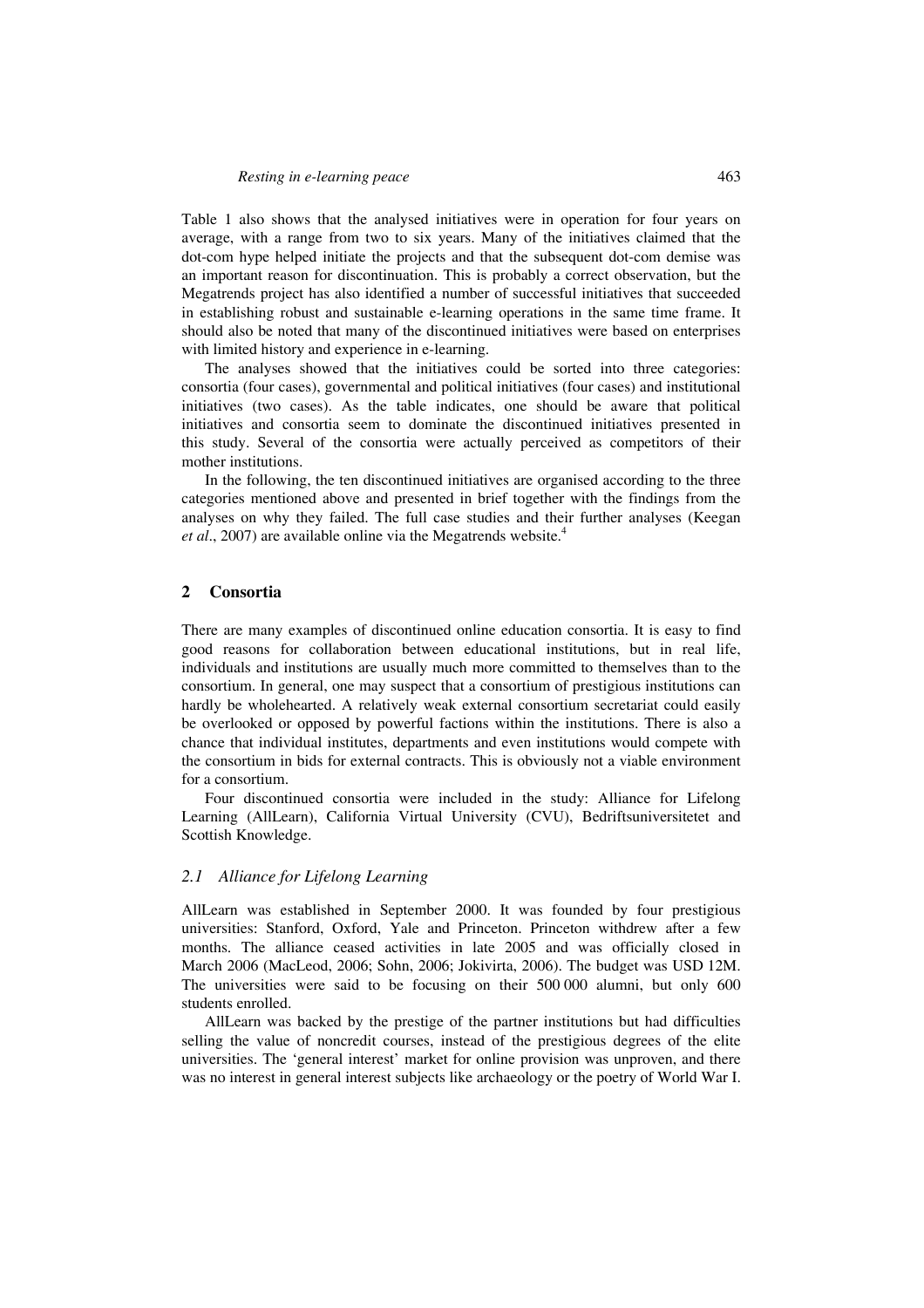Institutions offering noncredit courses must generally charge lower tuition fees than providers of credit courses leading to a qualification. The shorter duration of the noncredit courses, when compared to degree programmes, led to less tuition revenue.

The budget of USD 12 million was too small. The project's founders appear to have underestimated the costs of designing online courses, and the cost of offering top-quality enrichment courses at affordable prices was not sustainable over time. The embarrassment and the damage to the prestige of the famous universities involved were demonstrated by the almost complete silence of the universities' websites when the project was disbanded. The project proved that there is a limited market for online, noncredit, edutainment courses and the absence of online offerings of the official degrees of the elite universities was clearly a contributor to failure.

## *2.2 California Virtual University*

CVU was a high-profile venture with a dismal history. It was launched in April 1997 as a joint project of the University of California, California State University, California Community Colleges and the Association of Independent California Colleges and Universities. It was a loose e-learning consortium running on a broker model. Its functions were to advertise and administer the 1600 courses on its website, but every consortium member kept full independence and dealt with the whole range of academic services and accreditation.

There was a lack of strategy and it was never clear what the CVU was intended to be. Was it just a database or something more? Each institution offered courses from its own site so that the students did not need to return to the CVU portal. According to Berg (1998), the broker model was "a hodgepodge of previously existing courses with great differences in format and quality". There was inadequate pre-vision and planning of the financial and business aspects. The CVU was without any means of financial support. The University of California, California State University and the California Community Colleges refused to contribute financially. The CVU was practically closed in March 1999 and the CVU's homepage was quietly taken down.

Downes (1999) wrote an interesting analysis claiming that the CVU dream lay in ruins. In his analysis, he stated:

"While on the one hand this is just another story of an unprofitable enterprise biting the dust, on the other hand it is a story of wider impact because CVU was seen in some quarters as a model for the future. The failure will affect online learning in general, and the reasons for the collapse attributed to weaknesses in the medium as a whole."

#### *2.3 Bedriftsuniversitetet*

Bedriftsuniversitetet (The Business University) was a consortium established as a company in 2000 by four large, prestigious Norwegian institutions: the University of Oslo, the Norwegian University of Science and Technology, The Norwegian School of Management (BI) and the SINTEF research institute. The aim was to offer both traditional education and e-learning to corporations and organisations. In April 2003, the general assembly decided to shut down the operation. A message posted at the company's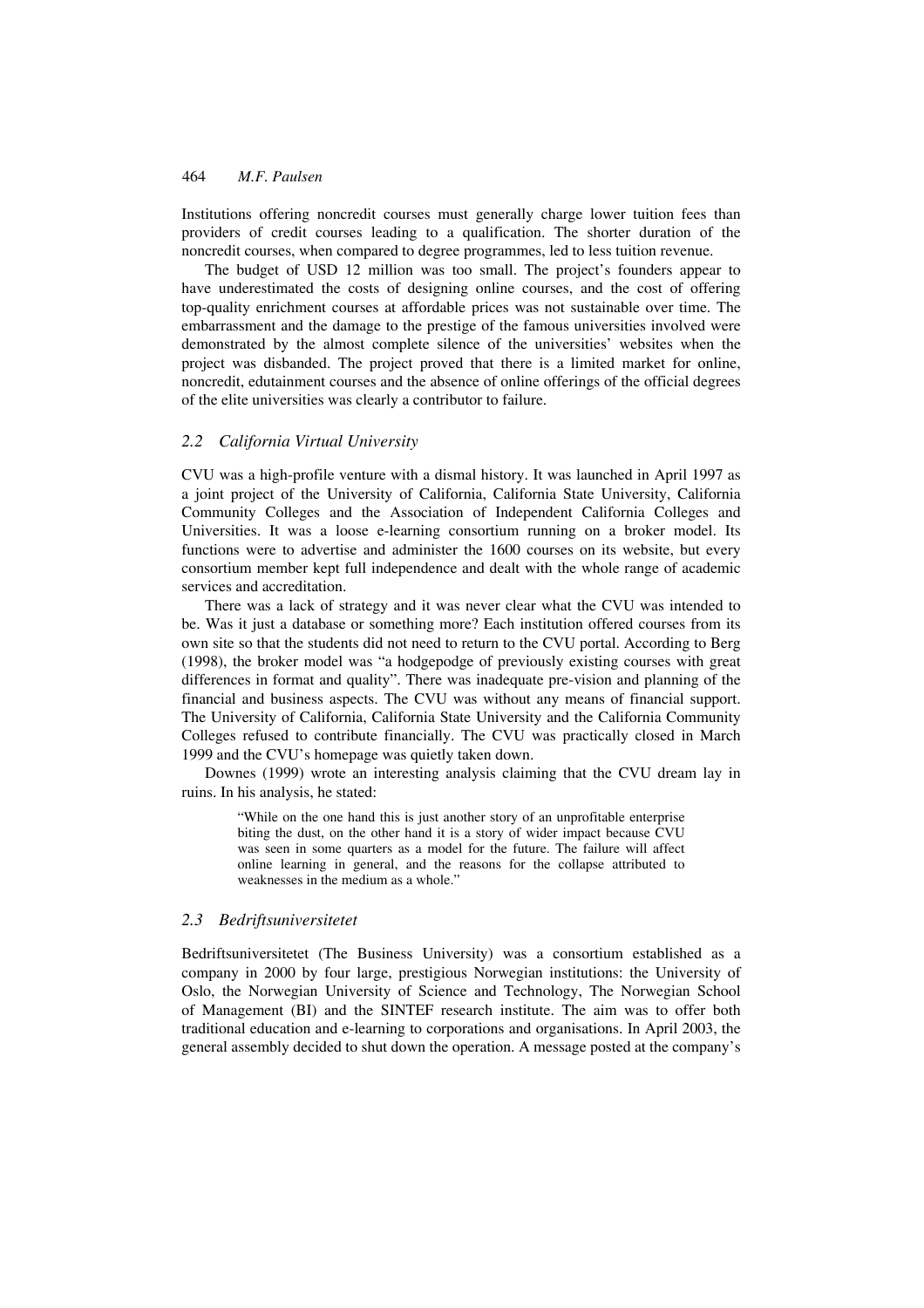homepage referred to a decreasing market for tailor-made competency building at the college and university level, and stated that there was no basis for continuation of a company at the costs a consortium requires.

Several of the courses being offered by the company were in direct competition with courses being offered by the four constituent institutions, and the company competed with existing institutions for a decreasing market for online and continuing education. Some critics asked questions such as, What is the point of establishing a company for continuing education that would actually compete with the educational activities of the very institutions that own it? As the market failed to grow and even decreased, it became impossible to find an adequate answer to this question.

#### *2.4 Scottish Knowledge*

Scottish Knowledge (Bristow, 2005) was a short-lived partnership between Scotland's 21 higher education colleges and universities which offered online courses and distance education courses to students around the world. It was founded in August 1997 and closed in 2002. It had offices in the United Arab Emirates, Malaysia, Scotland and the USA.

There was a certain arrogance in assuming that Scottish degrees would be acceptable and receive accreditation in the USA, Asia and the Middle East. The student enrolment that Scottish Knowledge dreamed of was not available on the ground in those regions. Scottish Knowledge was succeeded by the Scottish Interactive University, which was founded by Heriot-Watt University and Scottish Enterprise – the Scottish economic development agency funded by the Government of Scotland – and, strangely, was opened before Scottish Knowledge closed.

In late 2001 the United Kingdom e-University (UKeU) was considering the purchase of Scottish Knowledge for £12 million but in the end decided not to go ahead. Scottish Knowledge continued to operate in some form until late 2002, when it closed. Yet in October 2002, before Scottish Knowledge closed, Heriot-Watt University, with help from Scottish Enterprise, had jointly set up the Scottish Interactive University (Bacsich, 2005b). Scottish Knowledge used up its government funding and no more was made available. Before it closed, the Scottish Government had already decided to found its own e-university through Heriot-Watt University and its own funding agency, Scottish Enterprise.

## **3 Governmental and political initiatives**

Many governmental online education initiatives have not been sustainable. These initiatives are often very visible and expensive. One reason for the problems might be inconsistent policy due to changing governments and political disagreements. Compromises and lack of market knowledge may also contribute to suboptimal decisions, as indicated in these examples described by Paulsen (2003):

"*Winix* was an LMS (Learning Management System) that the Norwegian Ministry of Education initiated in 1988. According to a 1994 article in Computerworld Norway (Computerworld Norge 1994), the Office of the Auditor General (*Riksrevisjonen*) showed that the project spent more than €10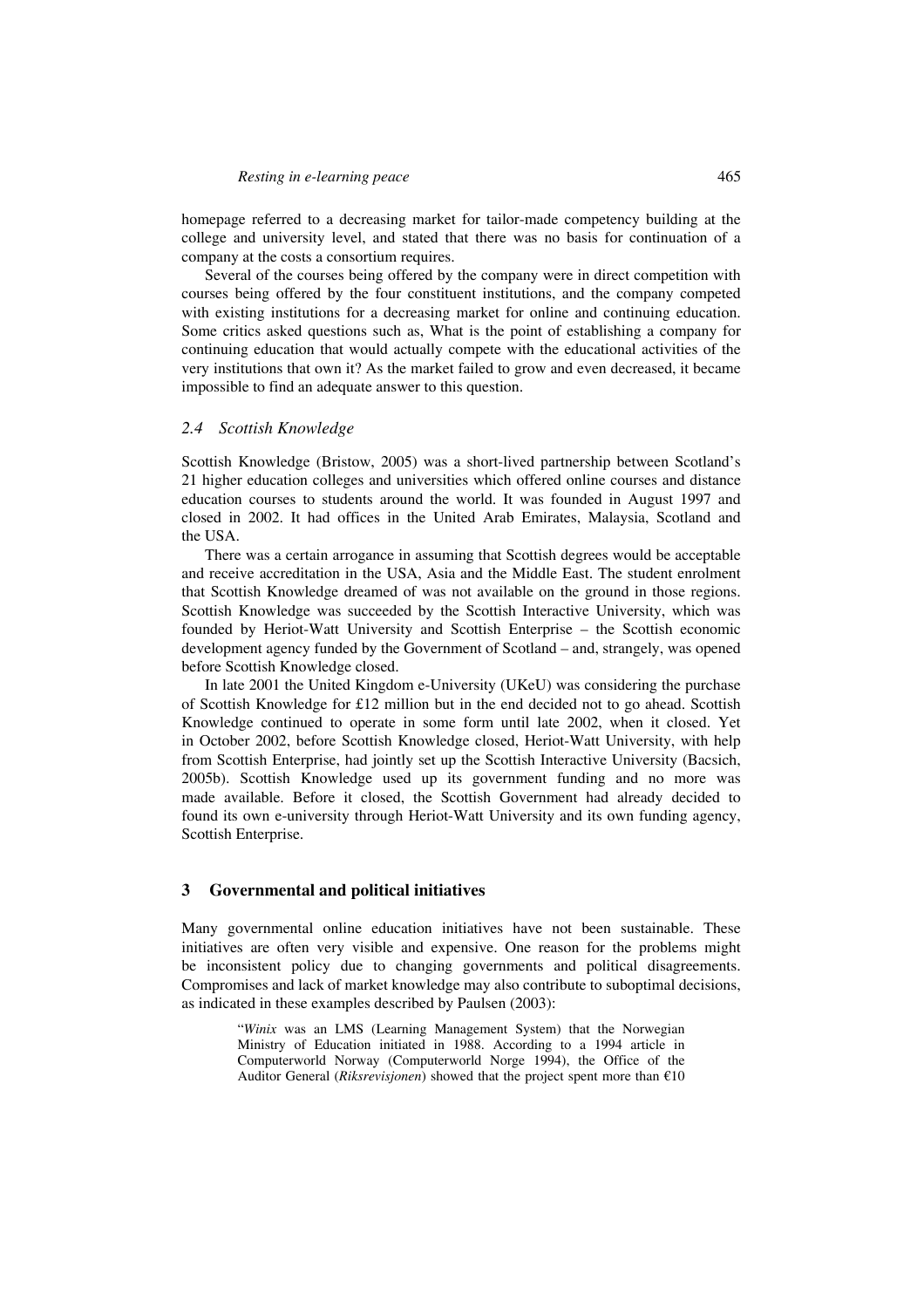million in the nineties. In 1992, it was clear that the project had failed. The software was not finished on time, and several companies that depended on Winix lost much money.

"The Danish Ministries of Education and Research initiated a *Danish Virtual University* in a mission statement on March 27, 2000. The €5 million budget for the period 2000–2003 was intended to support the development of Web-based courses and provide information about the courses. The next government shut down the initiative, partly as a result of lacking support from the affected institutions. The only remaining result seems to be a portal providing information about further and continuing education (www.unev.dk) that was initiated by the *Danish University Rectors' Conference* and scheduled to open in August 2003." (p.145)

The Megatrends project has studied some political initiatives in more detail. Short presentations of the Scottish Interactive University, the UKeU, IT Fornebu Knowation and the Competence Network of Norwegian Business and Industry (NKN) are provided in the following.

## *3.1 Scottish Interactive University*

The Scottish Interactive University (IU) was started in Scotland in October 2002. It was born as Scottish Knowledge collapsed, and Heriot-Watt University and Scottish Enterprise, the development agency of the government of Scotland, were the major promoters of this consortium of Scottish universities. Much of its courseware was inherited from Heriot-Watt University, which had a well-known distance education programme, or from Scottish Knowledge, the e-university which it replaced.

The IU claimed to be a university. Yet its only successful programme was a high-school programme called SCHOLAR. This was inherited from Heriot-Watt University and developed with a grant from the Scottish Executive. Bristow (2004) seems to suggest that the enrolment of the IU was 46 000, comprising 45 000 from the SCHOLAR programme and 1000 from other programmes. Heriot-Watt University, the main promoter of the IU, was well known for having a successful overseas distance education programme, especially its overseas MBA which was considered one of the best available. Yet the IU did not follow the Heriot-Watt model. It had been hoped the IU would bring in millions in revenue for Scottish universities, with the institutions using it as a means to offer supported learning to students at partner institutions in up to 40 other countries, but this did not eventuate. The majority of Scottish universities failed to join it.

The claim that "500,000 students would enrol in the next two years" was ill-founded. It shows a total lack of 'hard-nosed' market research which is essential for any e-university, and that the university lacked analysis of the real world. The IU did not have the structure or the technology to process half a million students. It was closed (The Scotsman, 2007; Checkpoint-elearning, 2007) after four years of operation in April 2007, when a £1.5 million bid for emergency funds was turned down by Scottish Enterprise.

#### *3.2 United Kingdom e-University*

The UKeU was launched in February 2000 by the Secretary of State for Education, who appointed the UK Government's Higher Education Funding Council for England (HEFCE) to take charge of the project. A budget of  $\epsilon$ 93 million was provided and the venture carried with it the prestige of the Blair UK government. The launch of the first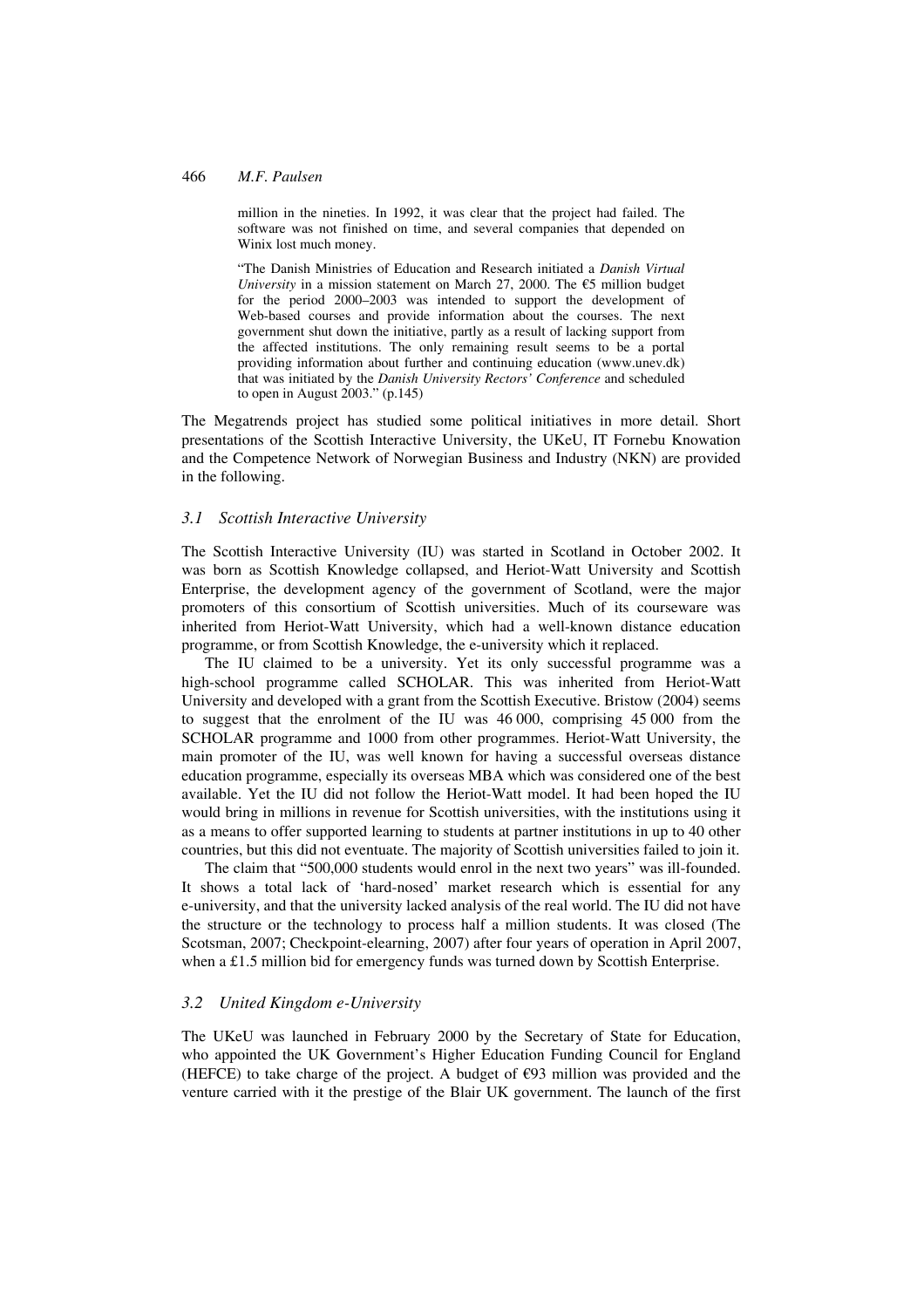UKeU courses was delayed until September 2003. When launched, they attracted just 900 students against a target of 5600. One issue which provoked public comment was the awarding of bonuses to senior executives of UKeU.

The project was effectively wound up by HEFCE in 2005. The closure of the UKeU is well documented, and the following is primarily derived from Bacsich (2005a), Garrett (2004), HEFCE (2004) and the UK Government's Select Committee for Education and Skills (2005). The UKeU failed largely because it took a supply-driven rather than demand-led approach. This supply-driven approach, combined with the very ambitious nature of the venture in an emerging market that did not sustain the high expectations of demand, and an inability to work in effective partnership with or gain significant investment from the private sector led to the failure of UKeU to meet its targets, aims and objectives.

There was insufficient market research. There was no formal market research undertaken to assess either the level of demand or the nature of the demand and the type of e-learning required. There was no systematic evaluation of the markets, no thorough and robust market research, and no understanding of consumer demand.

Early on, the company decided that existing commercial and other platforms were inadequate and that competitive advantage lay in developing a world-class platform in-house. UKeU allowed the development of the technology platform to drive its strategy and the development of programmes. It had a skewed focus on the platform based on an assumption that once this was made right, the original projections of very high student numbers would be easy to realise.

The government should learn from this experience and, in the future, take a more experimental approach to such high-risk ventures. This would involve focusing more n testing various models and prototypes, taking an evidence-based approach, involving the private sector as partners in a more organic process, undertaking effective risk-assessment procedures, and setting open and transparent the success criteria for such projects. The government must clarify its national strategy for developing e-learning in the UK and how it intends to invest in and support e-learning across the Higher Education (HE) sector in a way that provides coherent progress.

UKeU debuted in February 2000, just a few weeks before the dot-com crash. During the internet boom, the potential for new technology to transform many aspects of society, including higher education, in the short term was dramatically overstated. The dot-com boom presented online delivery as an alternative to the conventional campus rather than as a supplement, as has more often turned out to be the case. UKeU's business model centred on wholly online provision with very little evidence of a secure market.

#### *3.3 IT Fornebu Knowation*

IT Fornebu Knowation (ITFK) was a result of the controversial political decision to establish a world-class research and development centre for Information and Communication Technology (ICT) at the old Oslo International Airport when it was shut down in 1998. The project was the subject of continual political and bureaucratic quarrelling. Some critics claimed that the project's main objective was to secure valuable real estate properties in an attractive area. The centre needed educational enterprises and ITFK was a key player to attract educational activity. ITFK located and planned a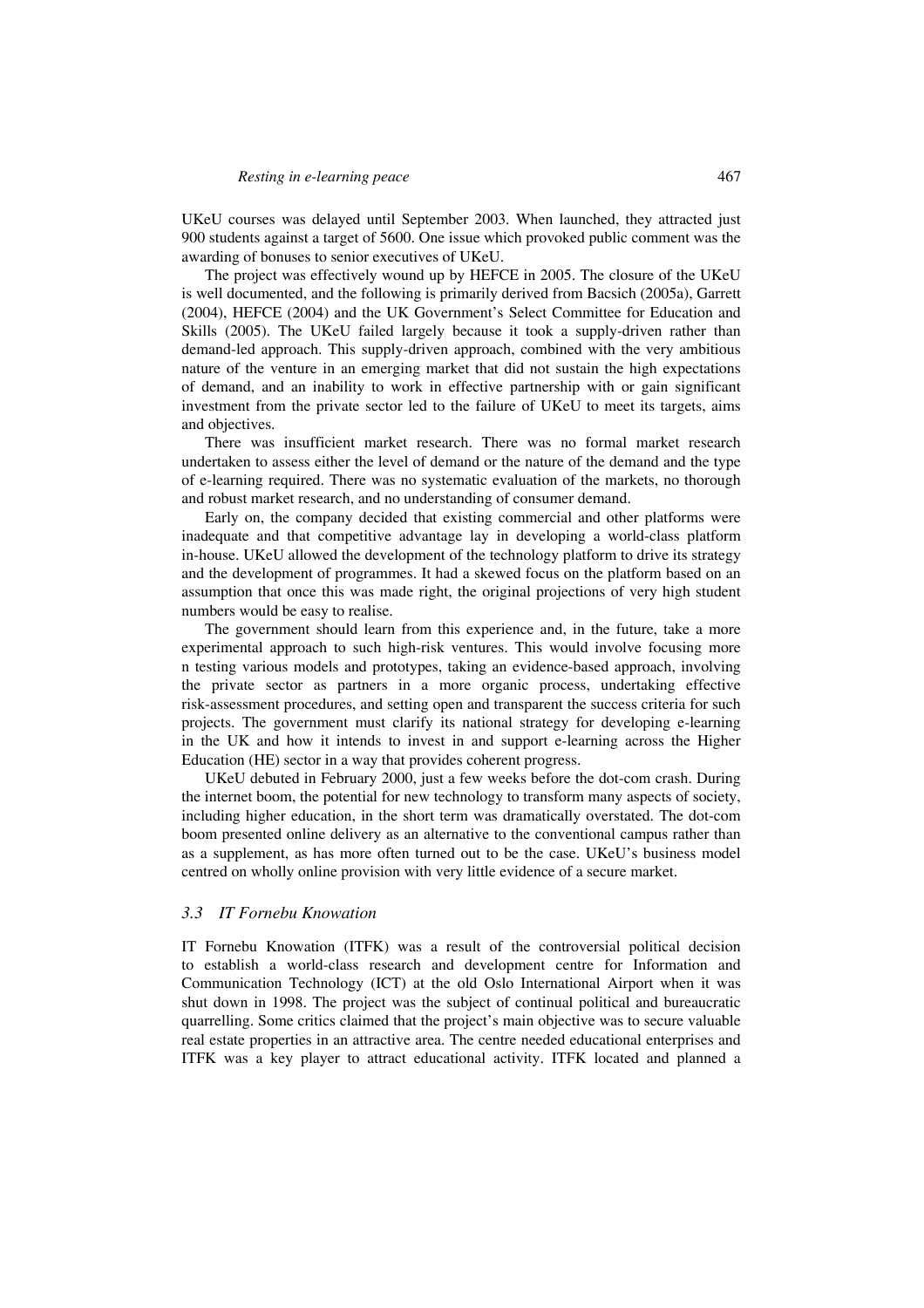network of video-conference studios around the country. The opponents of the project claimed that the selected video-conference locations were chosen to get the necessary support from local members of parliament.

ITFK was based on a grand vision of a world-class research and development centre at Fornebu which was not realised. There was no market research to show that such a centre at Fornebu was needed and would be successful. ITFK was not the result of an evolutionary and incremental development process. It was established on the basis of a vision by a small number of investors and entrepreneurs with little or no experience in the field of e-learning. The company never managed to achieve a good working relationship with the education system. It was regarded as a redundant organisation established by businessmen with little competence in education and by equally incompetent politicians. The Norwegian competence reform in continuing education and lifelong learning was not successful and therefore there was a decreased, not an increased, market for continuing education. The ICT market in Norway decreased by 30%–40% and so there was a great reduction in the ICT continuing education market.

The company experienced a difficult economic situation and has more or less disappeared after several reorganisations and mergers. The market for online continuing education was inadequate and the video-conferencing model was too costly. The company greatly underestimated the cost of setting up electronic classrooms and study centres. The Norwegian Parliament ordered a white paper on the initiative (St.meld. nr. 42, 2003–2004) and closed its contribution in December 2004 after investing €50 million in the project.

#### *3.4 The Competence Network of Norwegian Business and Industry*

The Competence Network of Norwegian Business and Industry (Næringslivets Kompetansenett, NKN) was a commercial company established in August 2000. It was owned by the Confederation of Norwegian Business and Industry, the Norwegian Confederation of Trade Unions and Telenor, the largest telecommunication company in Norway. The powerful owner institutions wanted to show their vigour and dedication to supporting further and continuing education in the workforce. The dot-com hype also helped the initiation of NKN. It was primarily a provider of Learning Management System (LMS) services to companies (customers) in collaboration with course and content providers (partners). It was set up to support the Norwegian goals of competence reform and competence development.

NKN overestimated the willingness of workers to engage in learning. It was never able to cover its costs and the shareholders lost nearly  $\epsilon$ 10 million. To avoid the bad publicity of a bankruptcy, the owners decided to pay off the creditors with about  $E1$  million and to sell NKN to the CEO for a symbolic sum in 2002 (Norgesuniversitetet, 2002).

NKN was a completely new enterprise with no history, tradition or experience in the field. The establishment was based on future prospects resulting from the competence reform and was a direct part of wage agreements between the social partners and the government. Its owners and staff had a rather limited experience in online education. The initiative came from organisations with main functions far from administering, selling and organising e-learning services. NKN engaged competent staff to perform the necessary functions. However, most of the staff had no direct practical experience in running an e-learning business.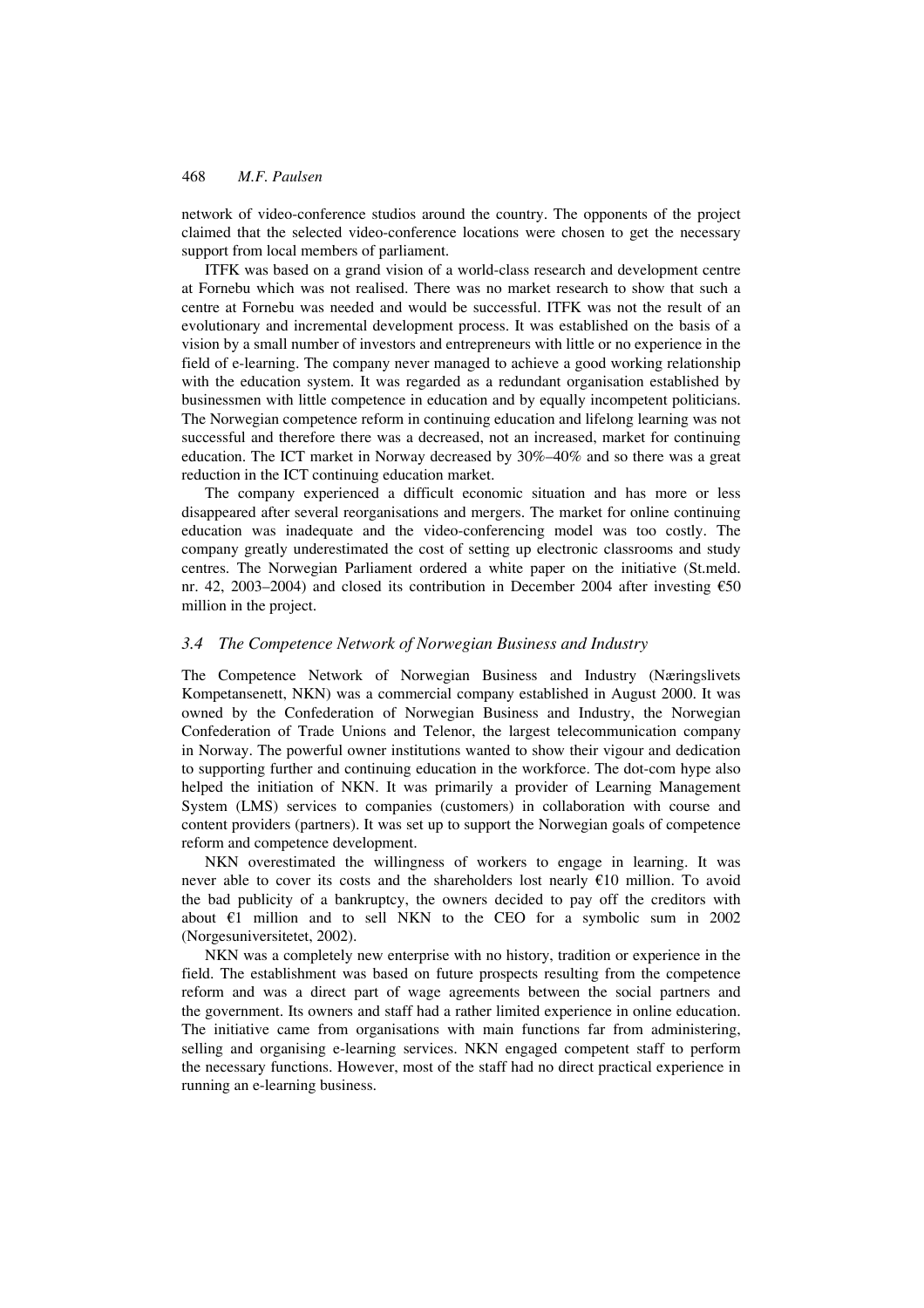Partnerships with a large number of course and content providers able to deliver 'all' types of courses and training programmes was a basic strategy in the establishment of NKN. The course catalogue contained a large number of courses. These represented very different kinds, from books and CD-ROMs to correspondence education and internet-based distance education, as well as ordinary classroom education and blended learning.

It can hardly be said that NKN was an institution characterised by specifically high competence in ICT. The technology was based on the Saba software developed and supported by a US firm. Most probably the Saba software represented well-integrated and state-of-the-art technology for e-learning. However, there is no doubt that standardisation issues concerning integration and the possibility of achieving satisfactory, or at best seamless, interfaces with the systems used by course providers were not solved and led to more difficulties than expected. There is every reason to believe that the Saba systems were effective for its purpose. On the other hand, the success of NKN was also dependent on the student and course administrative systems of the course providers. The efficiency of those systems could hardly be followed up by NKN, and lack of integration reduced efficiency.

Although NKN was profiled as "the world's largest Internet school … with the aim of giving everybody in the whole country opportunity for further and continuing education at the workplace or at home via the Internet", the courses included many offers that in practice were not offered on the internet. The flexibility of the courses varied a lot. Some were based on individual learning, flexibility and free progression, while others were not.

There is also every reason to believe that the staff of the whole organisation were enthusiastic in the endeavour to build up a highly profiled e-learning operation. They had all been engaged just for this purpose. The strategy was built on marketing and organising education based on internet and e-learning software. However, it can be queried whether the strategy of offering the large variety and types of courses, not all e-learning according to accepted definitions, was the best strategy for developing "the world's largest internet school".

NKN had full support from the top management of the owner organisations, the board and the top management of NKN itself – as the development of e-learning provision was the basis for establishment and the goal of the company. However, concerning the main owners, there is reason to believe that the focus of the employers' and employees' organisations is on other questions and challenges than running a commercial e-learning operation.

There is every reason to believe that NKN had the full support of the government, including the ministries of education and trade and commerce. As NKN was established by the social partners in connection with the emphasis on including education, training and competence development as part of the tariff agreements, the support from leading forces of the Norwegian society should be unquestionable.

Collaboration with other institutions was the basis and part of the main strategy of NKN. Already from the start, NKN established partnerships with 30 to 40 course and content providers. However, it is not certain how enthusiastic these institutions actually were and to what extent they really had a lot of training programmes that fit into NKN's strategy.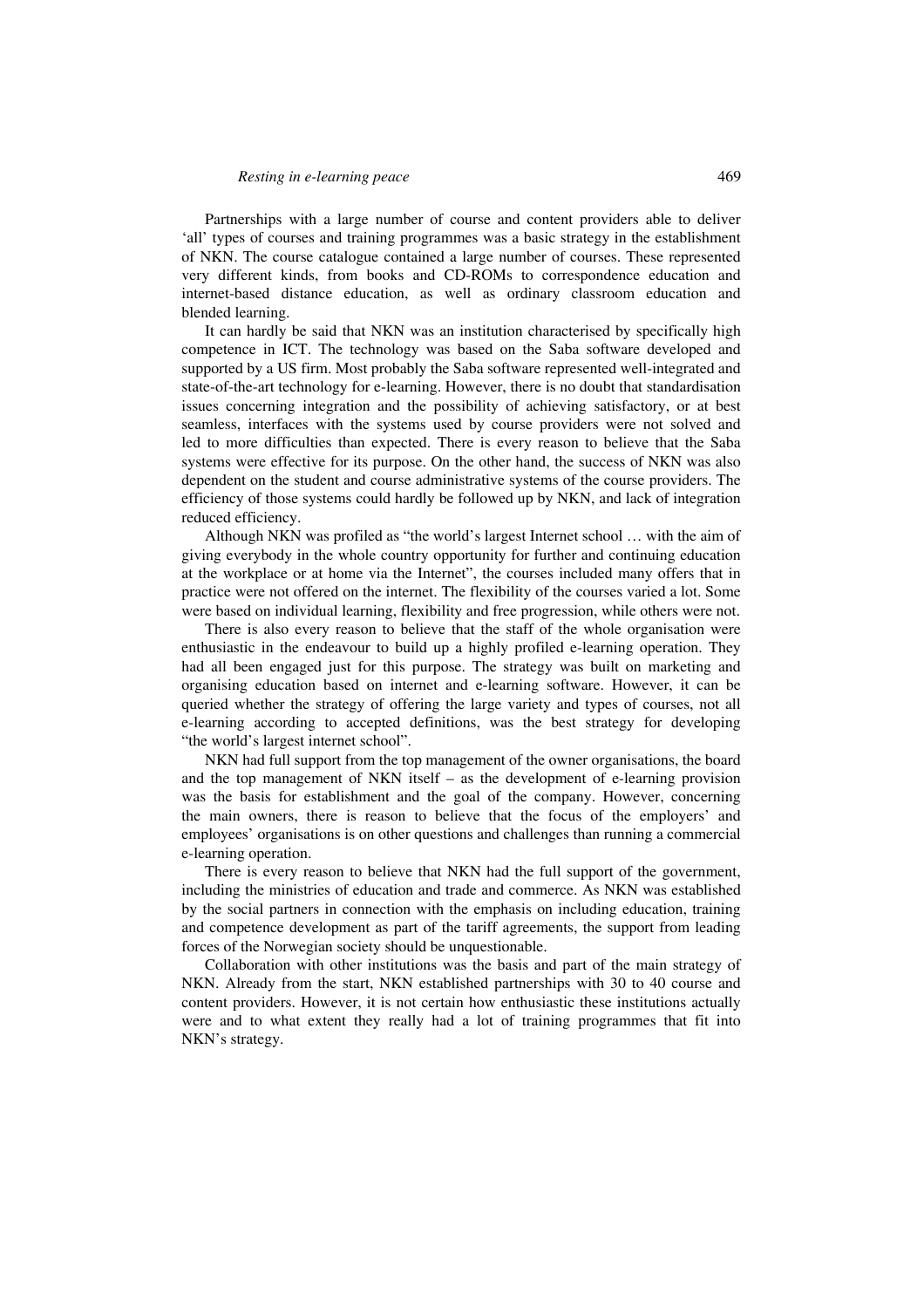The owners' ambition was to provide cost-effective competence development for the Norwegian workforce – as illustrated by the speech of Finn Bergesen, chief executive of NHO at the opening ceremony, "… NKN is cost effective, as people learn more per krone, and it will help all enterprises keep their competitive edge". The fact is that it was not cost-effective and spent much more money than it earned. The question is whether it had potential to become cost-effective with the chosen strategy. From the viewpoint of providers of internet-based courses, it is questionable if it could become cost-effective.

NKN never managed to get a predictable or stable income. The sale of courses is a long process. Support from government policies and the organisations of working life probably have little influence on the decisions on training taken by individual enterprises and very little influence on the individual learner's decision to enrol in a training course. The owners largely overestimated the readiness for applying e-learning in Norwegian business and industry, and it seems clear that NKN from the start had a staff that was too expensive to be covered by the income from courses and services.

#### **4 Institutional initiatives**

Many commercial and investor-driven online education initiatives have failed. E-learning was depicted as a lucrative investment during the dot-com period. Numerous speculative projects attracted investors with high expectations and many of these projects vanished when the dot-com bubble burst. The dot-com initiatives initiated unrealistic hype on online education; unfortunately their demise resulted in an equally undeserved pessimism.

Many universities have also failed in their commercial online education ventures. In a 16 May 2003 *Times Higher Educational Supplement*, Phillips (2003) wrote:

"In March, Columbia University cut its losses on Fathom.com, having run up a USD 25 million investment tab on the online education portal. The New York-based venture was perhaps the last vestige of the brash 1990s, when a slew of universities tried to cash in on their intellectual capital to corner the nascent e-learning market. The universities of New York, Cornell, Temple and the University of Maryland University College have folded commercial internet education arms or scaled back ambitions amid poor enrollment and tough economic conditions."

Two very different institutional initiatives, the United States Open University (USOU) and SWI free web, are included in this study. They are presented in the following.

## *4.1 The United States Open University*

The USOU was established in 1998 by the British Open University (OU) as an independent US-based institution. Ranked in the top ten among British universities for the quality of its teaching, the British OU sought to develop a sister institution in the USA. The OU had achieved quality at scale, enrolling over 200 000 students in the UK and Europe. However, the US market was more competitive and the OU brand identity was little known there. USOU offered baccalaureate and master degrees in business, computing and IT, and the liberal arts. It developed nationally recognised programmes with community colleges and joint degree programmes with major US universities. However, not all British aspects of the academic or business models worked successfully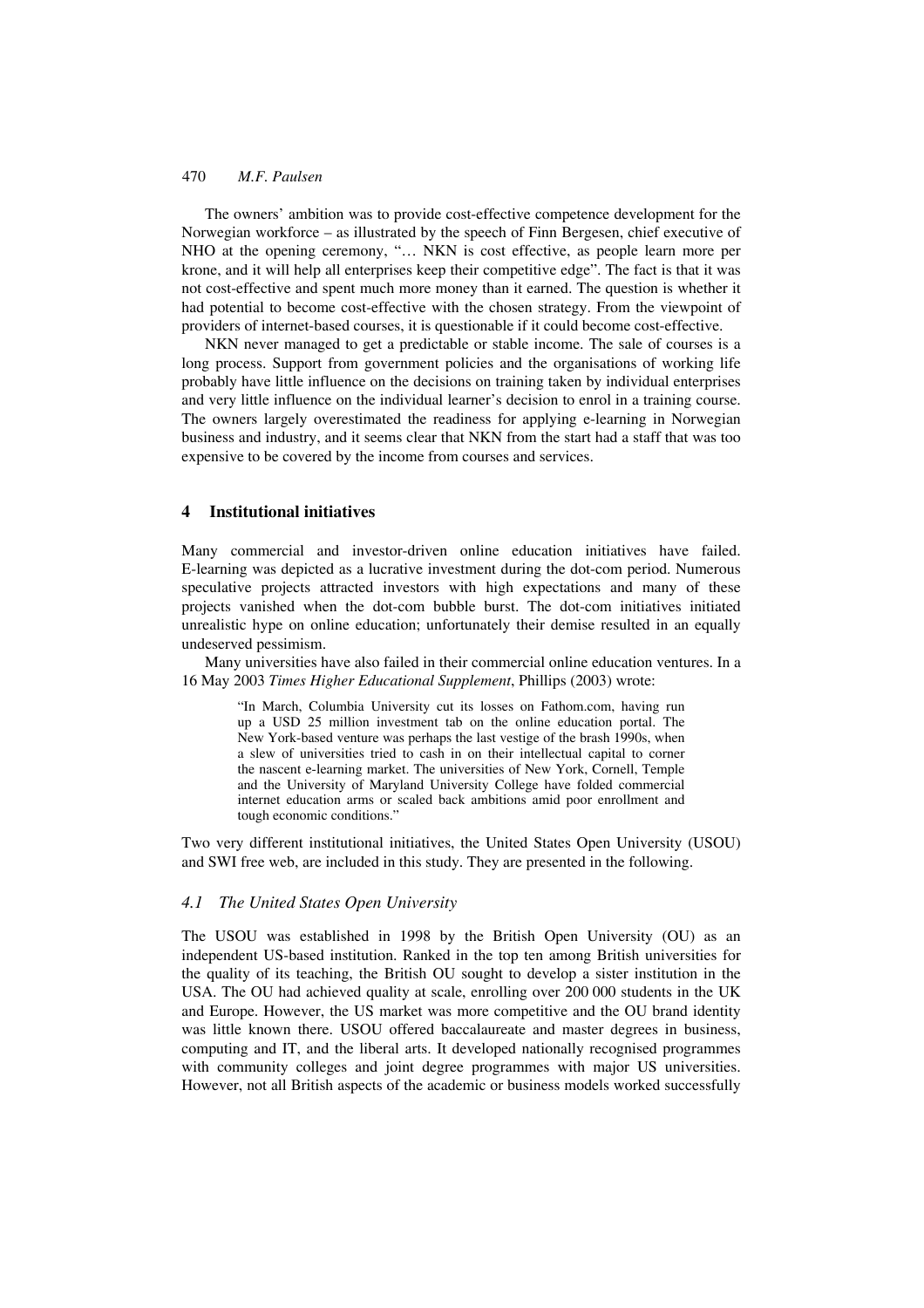in the USA. USOU evolved from producer-driven, largely undergraduate courses and systems derived from the UK into a US-market-led institution based on partnerships and graduate programmes. Marketing shifted from students to institutions.

Enrolments increased considerably every semester from fall 2000 to fall 2001, but revenues failed to grow fast enough. So, the British OU decided to terminate the project and shut down the activity in June 2002. The initiative carried with it much of the prestige of the Open University of the UK and its failure to win university accreditation by the appropriate US Regional Board was a major factor in its lack of success. Further analyses of the lessons learned are provided by Jarvis (2002), Tilson (2002) and Meyer (2006).

#### *4.2 SWI free web*

From 1999, a Hungarian educational site called okta.to (EDUCATOR) made visible progress towards online learning with many courses offered at a reasonable price. The site was owned by the free web-service provider SWI, and after a very promising start-up, it closed down in 2005. At the time of operation, it was Hungary's largest publicly accessible online learning opportunity. SWI is not regarding the discontinuity as a failure, since it was the only major e-learning activity in Hungary during this period and it generated a substantial income which helped the company to still be in operation.

This online activity was offered too early, since the technological development in Hungary was lagging behind other parts of the world. There was no Hungarian standard LMS at that time and there was no internet payment service available. Manual bank transfer with prepayment had to be applied.

The educational market was immature. The company could not have performed better because of the lack of investment and the lack of product management resources. The attitude of Hungarians to e-learning did not favour the initiative and US business attitudes did not work in Hungary.

The company still has the learning materials, the records, contacts with tutors and the database of former users. SWI is still thinking of re-offering the distance learning service on a free-access basis for their free web clients. SWI believes that a mature internet market will need quality web-hosting with extra services, among which a free e-learning opportunity could play an important role.

#### **5 Conclusions and recommendations**

The Megatrends project identified 26 examples of large, successful e-learning initiatives that we could strive to emulate. However, there is also a lot to learn from the ten initiatives that failed to reach their targeted goals. Based on the analyses of these 36 case studies, the eight researchers in the Megatrends project have agreed on 34 recommendations for robust and sustainable large-scale e-learning (Arneberg *et al*., 2007). The following recommendations are the seven that were based on the analyses of the ten cases presented in this article: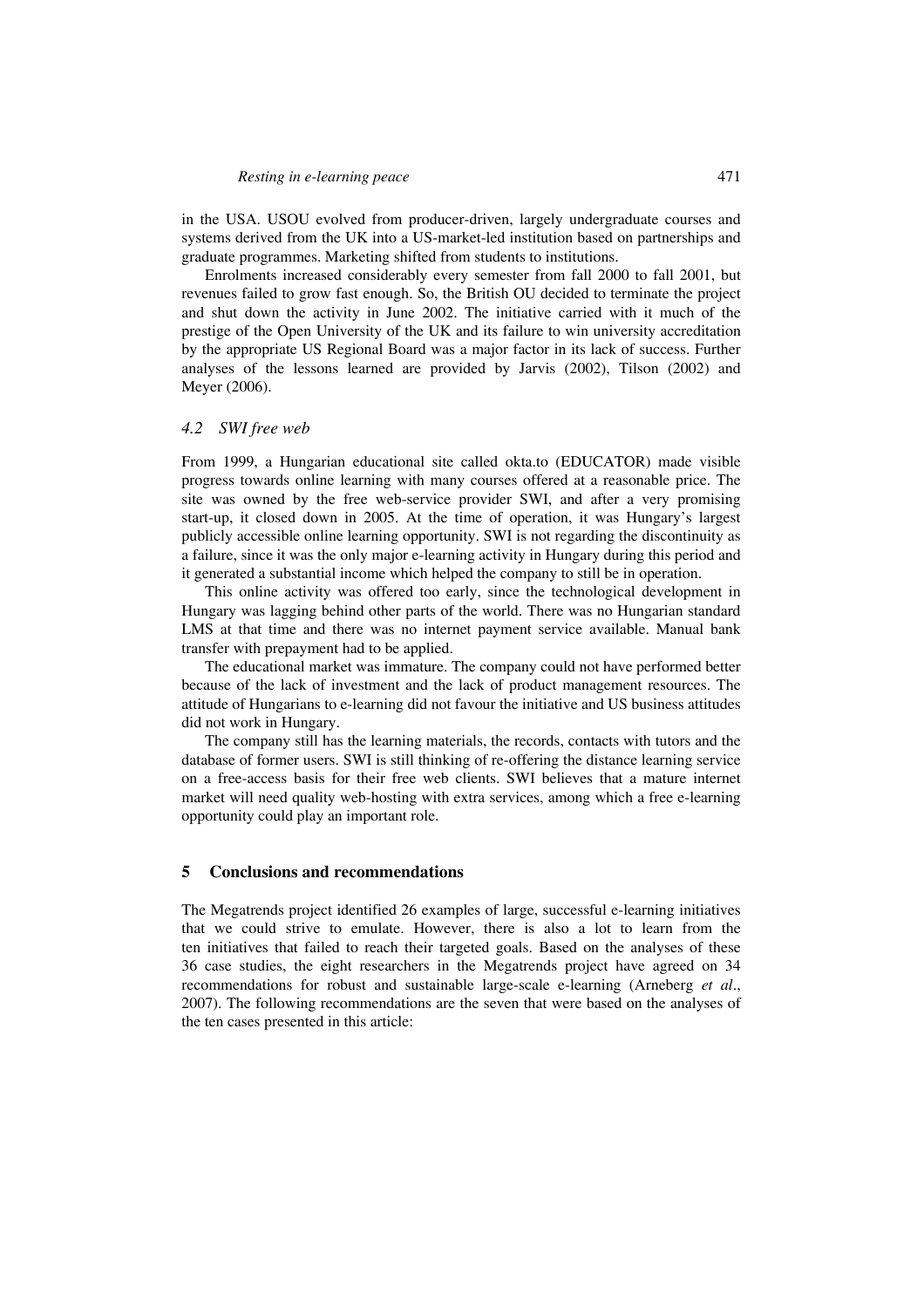1 *Be sceptical about top-down political and boardroom initiatives.* 

Many political online education initiatives have not been sustainable. These initiatives are often very visible and expensive. One reason for the problems might be inconsistent policies due to changing governments and political disagreements. Compromises and lack of market knowledge may also contribute to suboptimal decisions.

2 *Be sceptical about a consortium of institutions that compete with each other and the consortium.* 

Online education consortia are often not sustainable. It is easy to find good reasons for collaboration between educational institutions, but in real life individuals and institutions are usually much more committed to themselves than to the consortium. In general, one may suspect that a consortium of prestigious institutions can hardly be wholehearted. A relatively weak external consortium secretariat could easily be overlooked or opposed by powerful factions within the institutions. There is also a chance that individual institutes, departments and even institutions could compete with the consortium in bids for external contracts. This is obviously not a viable environment for a consortium.

3 *'Hard-nosed' market research is essential for the success of any e-learning initiative.* 

Totally unrealistic enrolment projections characterise nearly all the initiatives which failed to reach their targeted goals. Many of these initiatives were promoted by institutions of the highest prestige. The British Government put up €93 million for the UKeU, but 'hard-nosed' market research was conspicuously lacking. Enrolment targets of 500 000 were bandied about for initiatives that in fact enrolled only a few thousand students. This applies to AllLearn sponsored by Stanford, Oxford, Yale and Princeton Universities. It also applies to the Scottish Interactive University, sponsored by the Government of Scotland and Heriot-Watt University.

4 *E-learning initiatives should plan carefully for and carefully control their revenue and expenses. Seed funding dries up quickly.* 

The evidence from the case studies is that few, if any, of the initiatives carefully controlled their revenue and expenses. Most of them underestimated the costs of producing quality e-learning materials, most of them failed to budget for the costs of updating the e-learning materials on a regular basis, most of them failed to accurately count the costs of servicing the students enrolled in their programmes. A worrying pattern emerges from nearly all the case studies presented with regard to seed funding. Stage 1 is that seed funding, often generous, is provided by government, sponsors or industry. Stage 2 is that the seed funding is quickly used up. Stage 3 is that further seed funding is applied for. Stage 4 is that this further funding is refused. Stage 5 is that the institution is closed down, demonstrating graphically that the institution had not planned to control revenue and expenses carefully.

5 *The choice of courses and their accreditation are crucial.* 

The choice of courses for an e-learning initiative needs to be made with care. AllLearn was refused the prestigious degrees of Stanford, Oxford, Princeton and Yale for their clientele and failed as a result. Its offering of general interest courses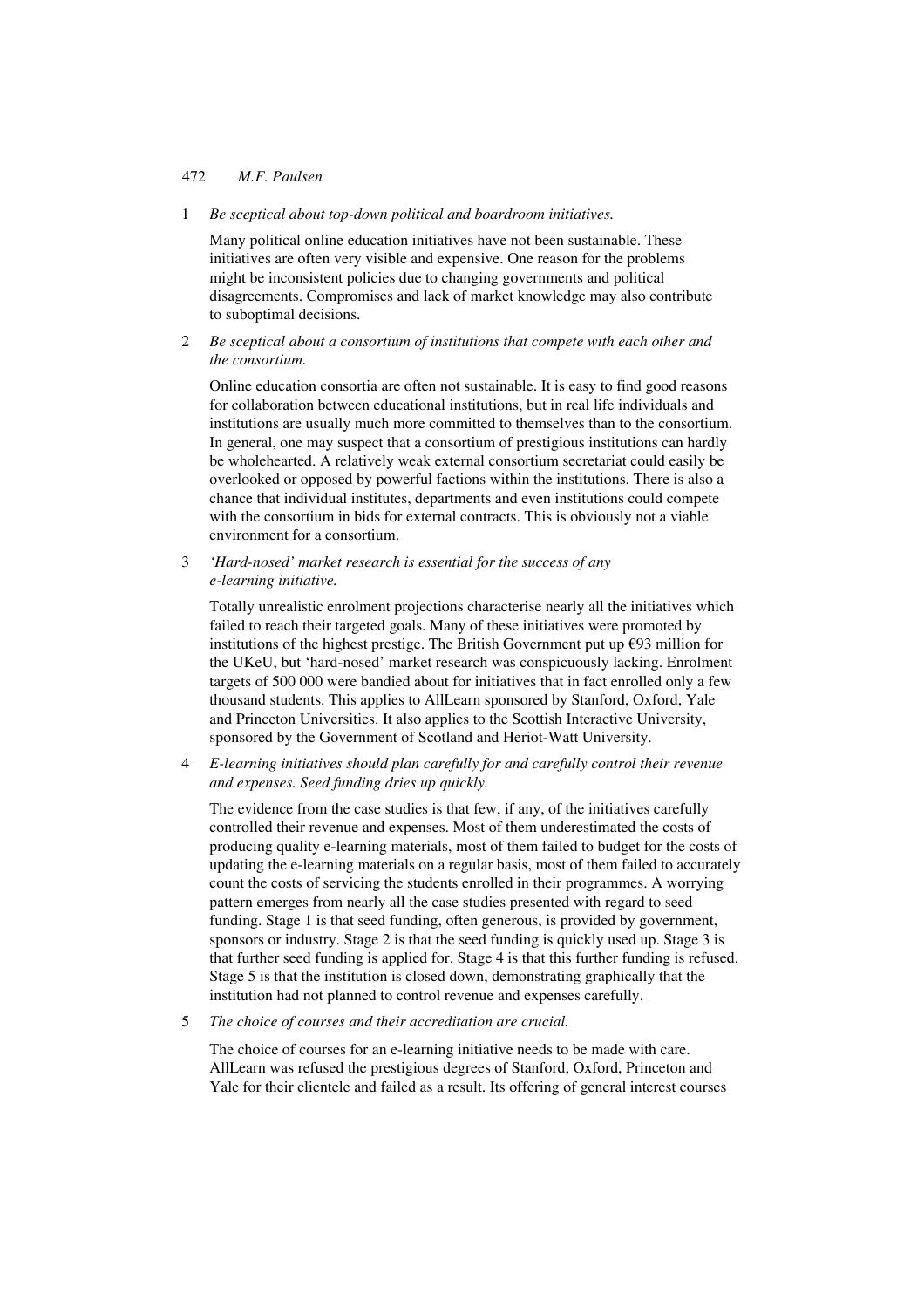like 'The poetry of World War I' was also a failure and demonstrated that there was no market for such offerings. The NKN failure demonstrated that citizens are not students, and that workers are not students, and that the ideal of developing competence throughout society by e-learning was not shared by workers. In general, the choice of courses for these systems needs to focus on qualifications which enable a worker to progress to the next level of his or her profession, or to focus on a qualification that is essential for a worker to hold on to his or her job and not face retrenchment. The accreditation of courseware for e-learning is also crucial and should not be taken for granted, especially if the courses are to be offered overseas. The Open University of the UK was rightly proud of its distance education degrees and of the courseware for these degrees, which was admired worldwide. It failed, however, to get these courses accredited at the university level in the USA, and it was therefore closed down before the lengthy application period for accreditation was completed.

6 *E-learning initiatives should precisely define the relationships of their initiative to existing providers and the institutional model they will adopt.* 

It has been pointed out a number of times that several of the initiatives were competitors for enrolments with existing providers and, in some cases, even competitors for enrolments with their own sponsoring institutions. The UKeU was a competitor for students with the Open University of the UK and with other British universities that had worked hard at building up distance education clienteles overseas. The Bedriftsuniversitetet in Norway was in competition for students with the powerful Norwegian institutions that founded it. The institutional model of the CVU was unstable, as the consortia establishing it refused to release to it sufficient educational roles to make it viable. The 21 universities and colleges that founded and managed Scottish Knowledge again created an unviable institutional structure.

7 *E-learning initiatives should plan carefully to manage both their educational and business activities.* 

E-learning initiatives should plan carefully for both their educational and business activities and adopt a management structure which allows both to be managed successfully. An e-university must be both a university and a business, and it is difficult to do both well. The British Government Parliamentary Committee criticised the management of the UKeU for behaving like a business and not like an educational management team. ITFK was criticised by Norwegian educationists as being redundant to educational needs and founded by businessmen who knew little about education. In all the case studies, one can see evidence of a failure of educational management or business management or both.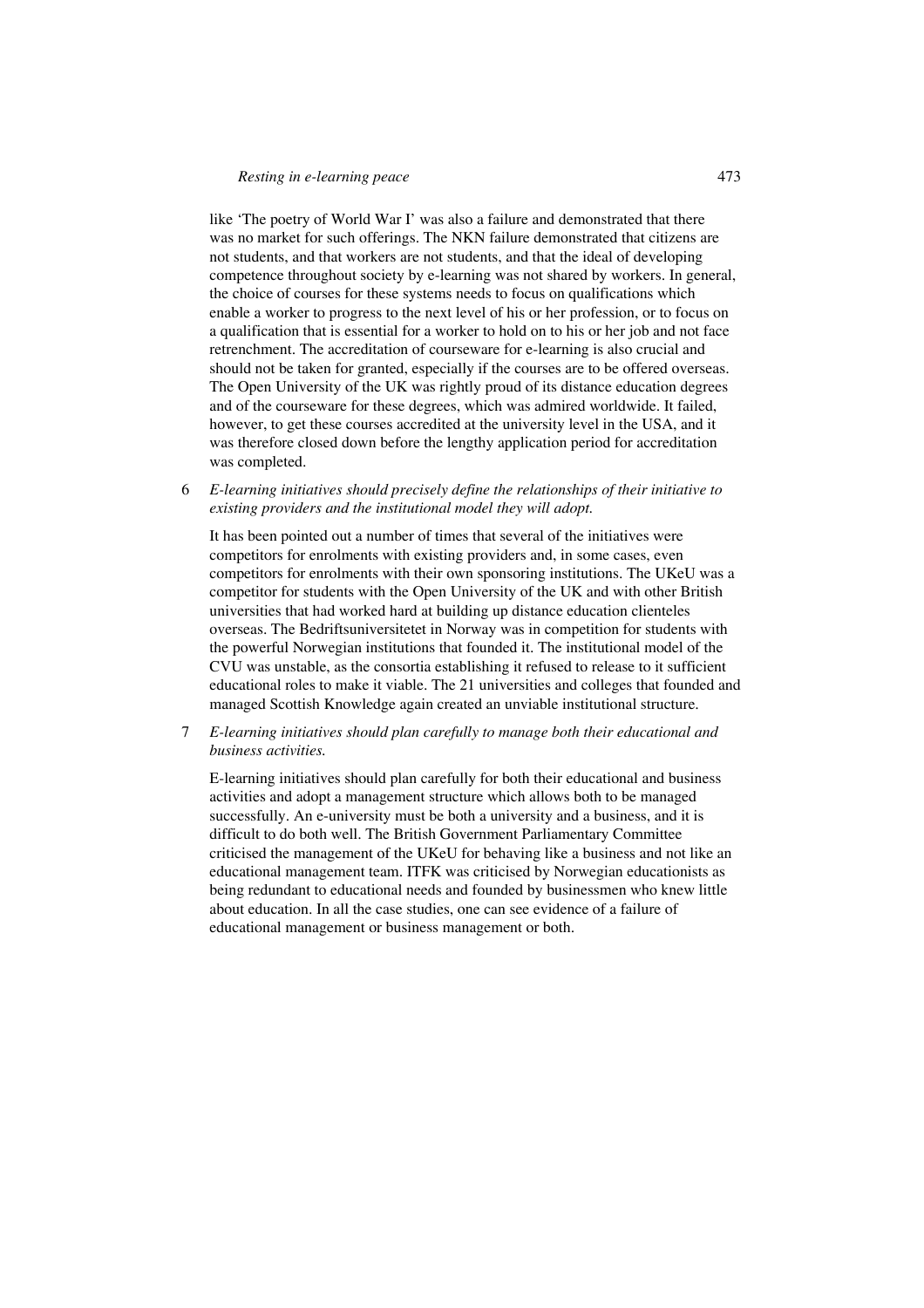#### **References**

- Arneberg, P., *et al.* (2007) *Analyses of European Megaproviders of E-learning*, Bekkestua: NKI Forlaget.
- Bacsich, P. (2005a) 'Lessons to be learned from the failure of the UK e-University', *Open and Distance Learning Association of Australia Conference*, Adelaide, www.unisa.edu.au/ odlaaconference/PDFs/32%20odlaa2005%20-%20bacsich.pdf (accessed 9 June 2008).
- Bacsich, P. (2005b) 'UKeU overview', *Thed UKeU Reports Round One, Higher Education Academy*, http://www.heacademy.ac.uk/assets/York/documents/resources/web0260\_the\_ukeu \_reports.doc.
- Berg, G. (1998) 'Public policy on distance learning in higher education: California State and Western Governors Association initiatives', *Education Policy Analysis Archives*, Vol. 6, No. 11, http://epaa.asu.edu/epaa/v6n11.html (accessed 9 June 2008).
- Bristow, F. (2004) 'Competitor analysis: interactive university', January, published in P. Bacsich (Ed.) (2005) *The UkeU Reports*, http://www.matic-media.co.uk/ukeu/UKEU-r06-interactive -2005.doc.
- Bristow, S.F. (2005) 'United Kingdom e-University Reports', in P. Bacsich (Ed.) *Competitor Analysis: Interactive University*, York: The Higher Education Academy, No. 6.
- Checkpoint-elearning (2007) 'Scotland's Interactive University closed', www.checkpoint-elearning .com/article/4026.html (accessed 9 June 2008).
- Computerworld Norge (1994) www.oslo.net/historie/CW/utg/9427/cw942741.html (accessed 9 June 2008).
- Downes, S. (1999) 'What happened at California Virtual University', www.newstrolls.com/news/ dev/downes/column041499.htm (accessed 9 June 2008).
- Garrett, R. (2004) 'The real story behind the failure of the UK e-University', *Educause Quarterly*, Vol. 27, No. 4, www.educause.edu/apps/eq/eqm04/eqm0440.asp?bhcp=1 (accessed 9 June 2008).
- Higher Education Funding Council for England (HEFCE) (2004) 'Business model for the e-university', London: Higher Education Funding Council for England, www.hefce.ac.uk/ pubs/hefce/2000/00\_44.htm (accessed 9 June 2008).
- Jarvis, R. (2002) 'Lessons learned in launching the USOU', *Distance Education and Training Council 76th Annual Conference*, 14–16 April.
- Jokivirta, L. (2006) 'What went wrong with AllLearn?', www.universitybusiness.com/ viewarticle.aspx?articleid=57 (accessed 9 June 2008).
- Keegan, D., *et al.* (2007) *E-learning Initiatives That did Not Reach Targeted Goals*, Bekkestua: NKI Forlaget.
- MacLeod, D. (2006) 'Oxford online project folds', http://xinkaishi.typepad.com/a new start/ 2006/08/guardian\_oxford.html (accessed 9 June 2008).
- Meyer, K. (2006) 'The closing of the US Open University', *Educause Quarterly*, Vol. 29, No. 2.
- Norgesuniversitetet (2002) 'Næringslivets Kompetansenett gis bort', www.norgesuniversitetet.no/ nyheter/5H32QL (accessed 9 June 2008).
- Paulsen, M.F. (2003) 'Online education obituaries. Online education and learning management systems: global e-learning in a Scandinavian perspective', Oslo: NKI Forlaget, www.studymentor.com (accessed 9 June 2008).
- Paulsen, M.F. (Ed.) (2007) *Megaproviders of E-learning in Europe*, Bekkestua: NKI Forlaget.

Phillips, S. (2003) *Times Higher Educational Supplement*, 16 May.

- Sohn, D. (2006) 'AllLearn program shuts down', *The Stanford Daily*, 4 April, http://daily.stanford .edu/article/2006/4/4/alllearnProgramShutsDown (accessed 9 June 2008).
- St.meld. nr. 42 (2003–2004) 'Status for IT og kunnskapssenteret på Fornebu', www.regjeringen.no/nn/dep/nhd/Dokument/Proposisjonar-og-meldingar/Stortingsmeldingar/ 20032004/Stmeld-nr-42-2003-2004-.html?id=198277 (accessed 9 June 2008).